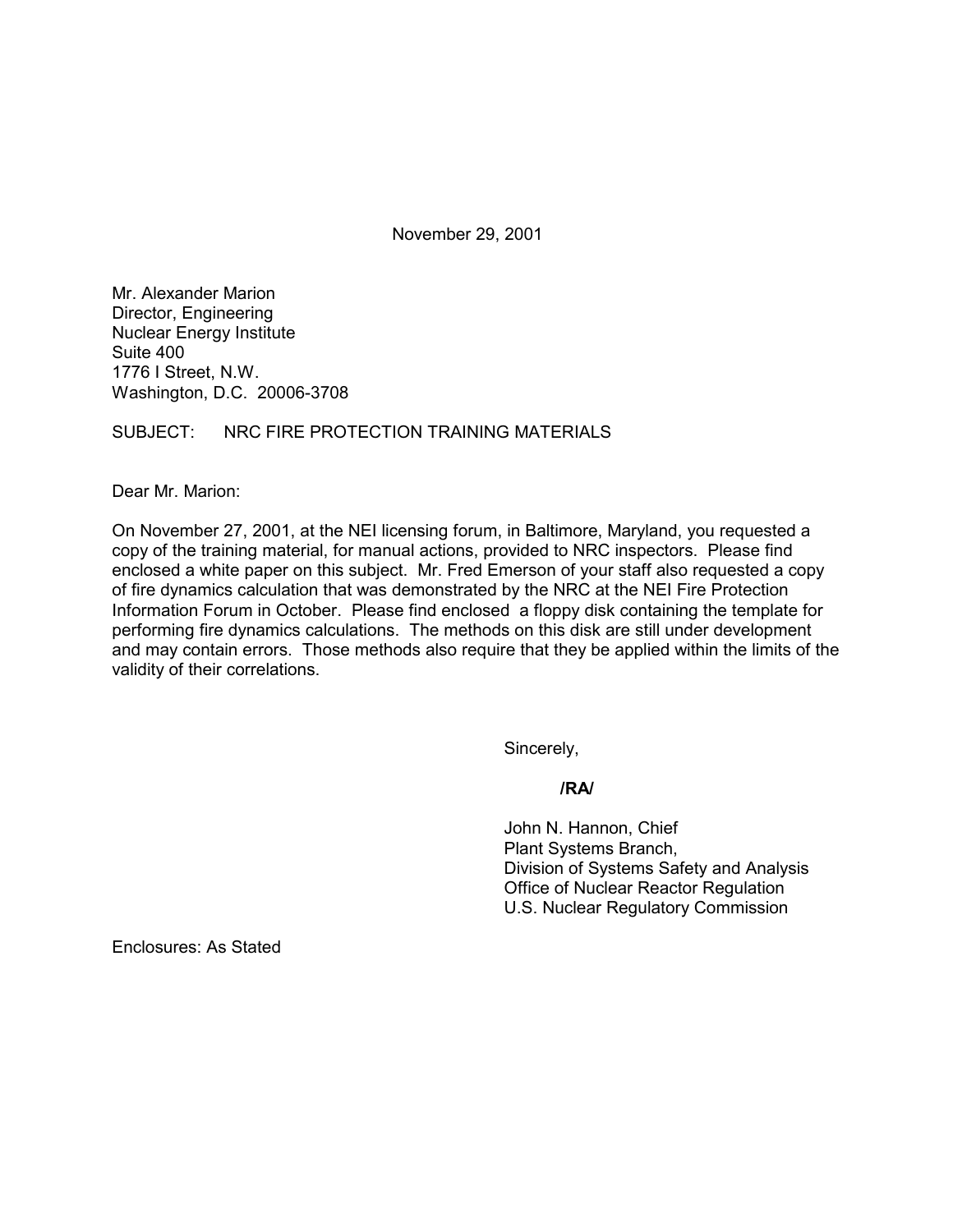November 29, 2001

Mr. Alexander Marion Director, Engineering Nuclear Energy Institute Suite 400 1776 I Street, N.W. Washington, D.C. 20006-3708

## SUBJECT: NRC FIRE PROTECTION TRAINING MATERIALS

Dear Mr. Marion:

On November 27, 2001, at the NEI licensing forum, in Baltimore, Maryland, you requested a copy of the training material, for manual actions, provided to NRC inspectors. Please find enclosed a white paper on this subject. Mr. Fred Emerson of your staff also requested a copy of fire dynamics calculation that was demonstrated by the NRC at the NEI Fire Protection Information Forum in October. Please find enclosed a floppy disk containing the template for performing fire dynamics calculations. The methods on this disk are still under development and may contain errors. Those methods also require that they be applied within the limits of the validity of their correlations.

Sincerely,

### **/RA/**

John N. Hannon, Chief Plant Systems Branch, Division of Systems Safety and Analysis Office of Nuclear Reactor Regulation U.S. Nuclear Regulatory Commission

Enclosure: As Stated DISTRIBUTION: ADAMS PDR SPLB r/f JHannon **EWeiss MSallev PQualls JBirmingham** 

### DOCUMENT NAME: NEI LTR ON INSPECTOR TRAINING MATERIALS. WPD

| <b>OFFICE</b> | SPLB:DSSA:NRR |  | SPLB:DSSA:NRR |  | SC:SPLB:DSSA  |  | <b>BC:SPLB:DSSA</b> |     |  |
|---------------|---------------|--|---------------|--|---------------|--|---------------------|-----|--|
| <b>NAME</b>   | PQualls:bw    |  | MSalley       |  | <b>EWeiss</b> |  | <b>JHannon</b>      |     |  |
| <b>DATE</b>   | 11/29/01      |  | 11/29/01      |  | 11/29/01      |  | 11/29/01            | /01 |  |

OFFICIAL RECORD COPY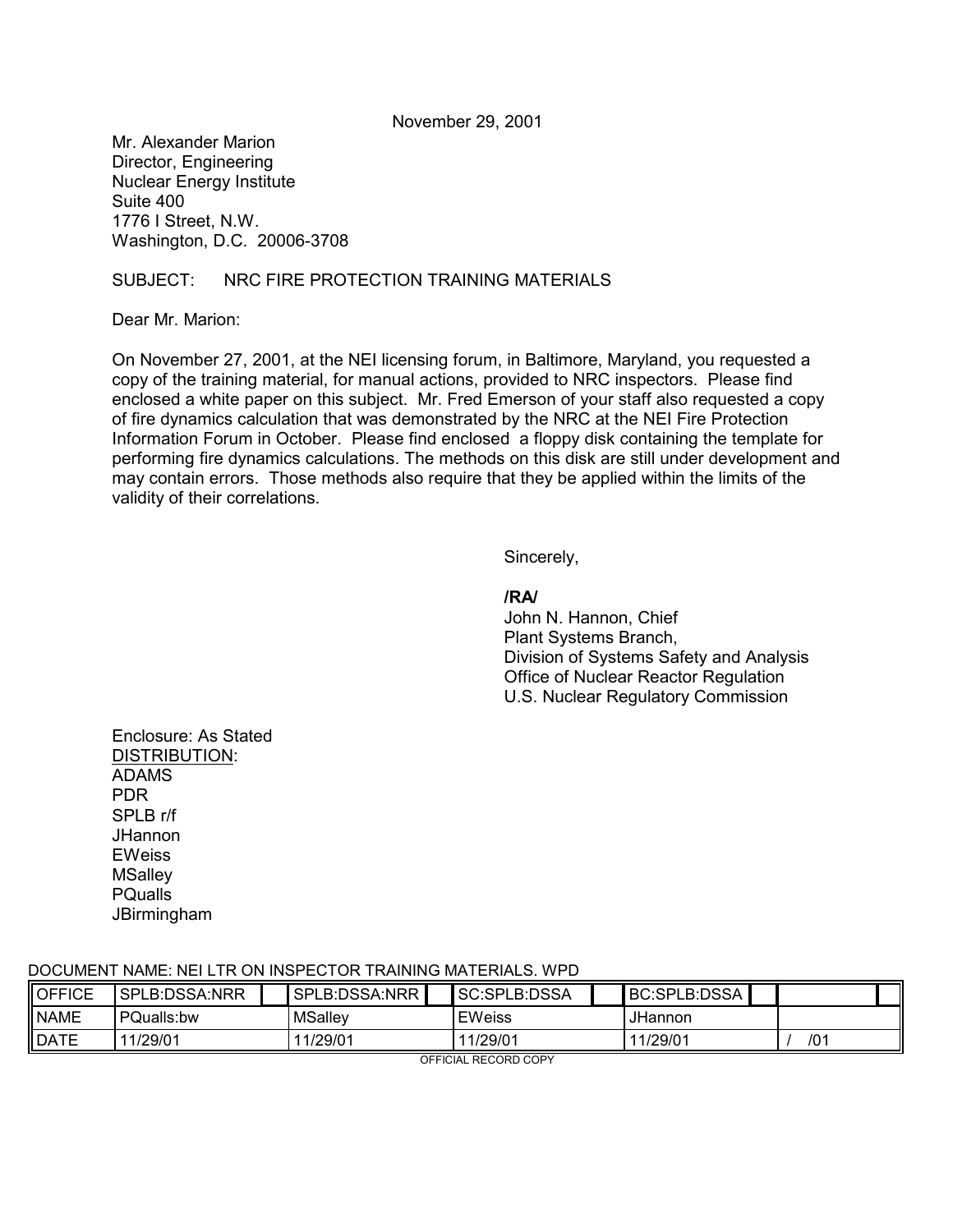## NRC/NRR/REGIONS I, II, III, IV QUARTERLY WORKSHOP

November 14, 2001

### THE USE OF MANUAL OPERATOR ACTIONS FOR ACHIEVING AND MAINTAINING FIRE SAFE **SHUTDOWN**

### **INTRODUCTION:**

We are going to discuss a complex issue with an interesting regulatory past and hope to remove some of the current confusion. If nothing else, the various guidance provided here should aid the inspector in evaluating manual actions found during the inspection process.

### MANUAL ACTIONS

- WHY IS THE NRC CONCERNED?
- WHAT IS THE BACKGROUND AND HISTORY?
- INFORMATION THAT AN INSPECTOR NEEDS TO LOOK AT WHEN REVIEWING A LICENSEES MANUAL ACTIONS.
- IMPORTANCE OF DIAGNOSTIC INSTRUMENTATION.

### **THE CONCERN**

From a safety system engineering perspective, multiple, complex manual actions appear to present a failure probability greater than having redundant safe shutdown trains separated by the Appendix R, III.G.2 criteria with plant operation and control remaining in the control room. NFPA 805, also notes that where manual operator actions are relied on to provide the primary means of recovery in lieu of providing fire protection features, risk may be increased

From a risk perspective, a consultant has recently provided risk information to the office of Research which shows that multiple manual actions could, (based on risk insights), result in an unacceptable low probability of accomplishment of safe shutdown. Multiple manual actions, in a fire area, can result in being a significant contributor to fire induced CDF. Regional risk analysts can further discuss this with Dr. Hyslop. NFPA 805, also noted that where manual operator actions are relied on to provide the primary means of recovery in lieu of providing fire protection features, risk may be increased.

Recent inspection have found that some licensee's have taken manual actions to the extreme interpretation such no wrap is provided with operators solely relying on responding to the mal-operations after they occur in III.G.2 fire areas. This condition is similar to the condition Brown's Ferry was in prior to the 1975 fire. This method is recognized for Alternative SSD for associated circuits in GL 81-12.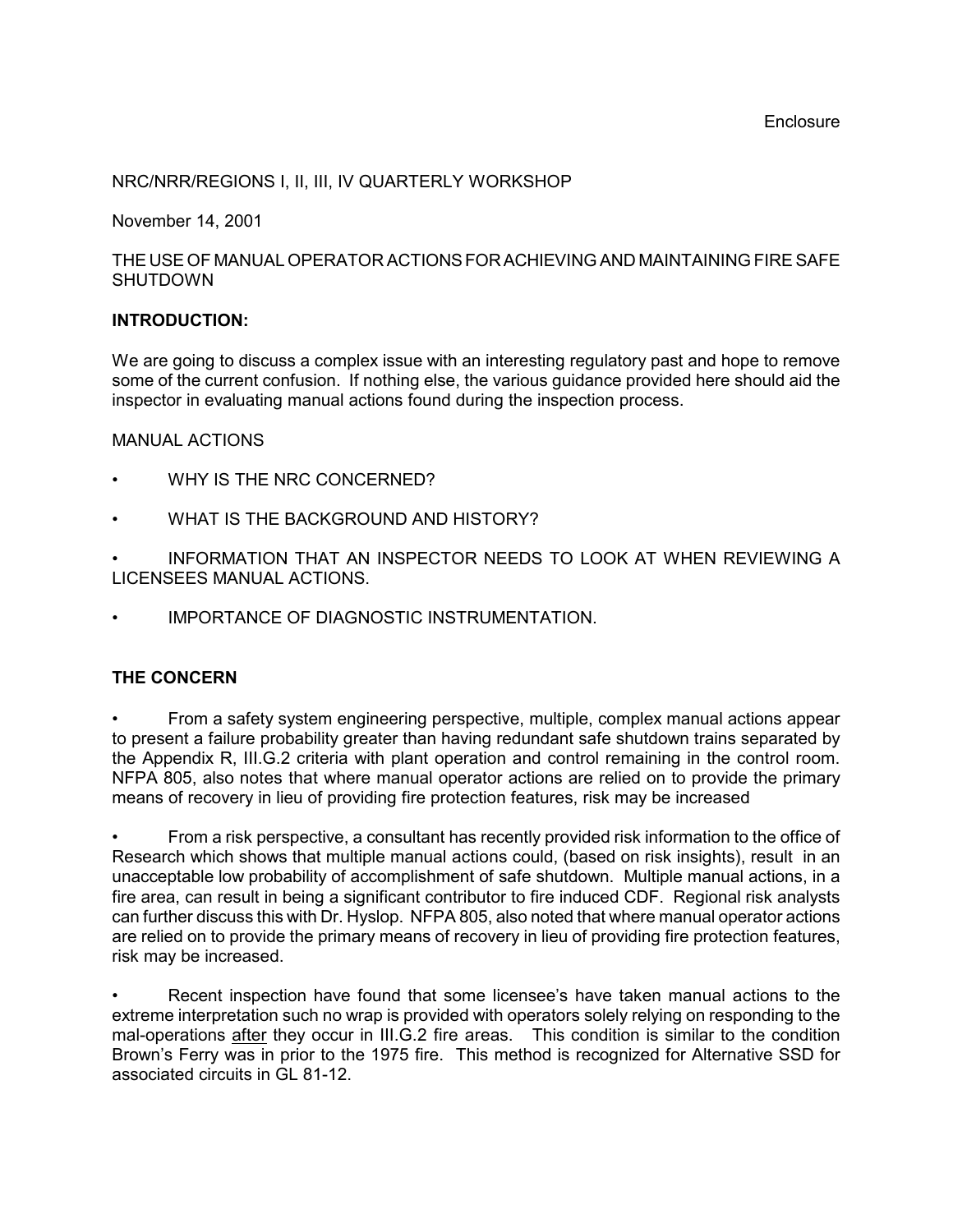A hypothetical example (similar to an actual finding):A licensee program failed to protect the control cables for the charging system pumps or required MOVs. Their argument was that if one train of charging pumps was lost, then the other train pump would be manually started and controlled. However, both trains of charging pump and MOV control cables were unprotected in various fire areas and in close proximity to each other. A single fire that caused loss of one could adversely affect the other.

### **BACKGROUND**

### REGULATIONS

10 CFR 50.48 backfit 10 CFR 50, Appendix R, Sections III.G, III.J, and III.O, on all reactors licensed to operate prior to January 1, 1979

For plants licensed to operate after January 1, 1979, the identical guidance was put into NUREG-0800, Standard Review Plan. This guidance was to be incorporated during the initial licensing process.

#### INSIGHTS TO REGULATIONS

Appendix R does NOT offer manual actions as an acceptable alternative to comply with the separation requirements of Section III.G.2 of Appendix R. Supplementary guidance to GL 81-12 DOES allow manual actions for associated circuit resolution for Alternative Shutdown.

During the Appendix R program initial review process, the staff approved, via the deviation and exemption process specific manual actions at most utilities on a case by case basis.

During the Thermo-Lag 330-1 resolution activities of the 1990's many utilities, incorporated manual actions to support the removal of the electrical raceway fire barrier system (ERFBS) material WITHOUT prior staff review and approval. This was done using the licensee interpretation of the standard license condition and concluding that the manual actions did NOT adversely affect the ability to achieve safe shutdown.

All of the relevant guidance provided by the staff concerning manual actions were in documents specifically addressing Alternative Shutdown.

GL 81-12 Clarification letter allows manual actions in lieu of protecting associated circuits if a licensee can: detect and defeat the spurious actuation. This will be further developed in later discussion.

It appears that NEIís ongoing effort to resolve associated circuits, NEI 00-01 DRAFT, Rev C, lists manual actions, with no further criteria, as an acceptable solution to comply with Appendix R, III.G.2 criteria.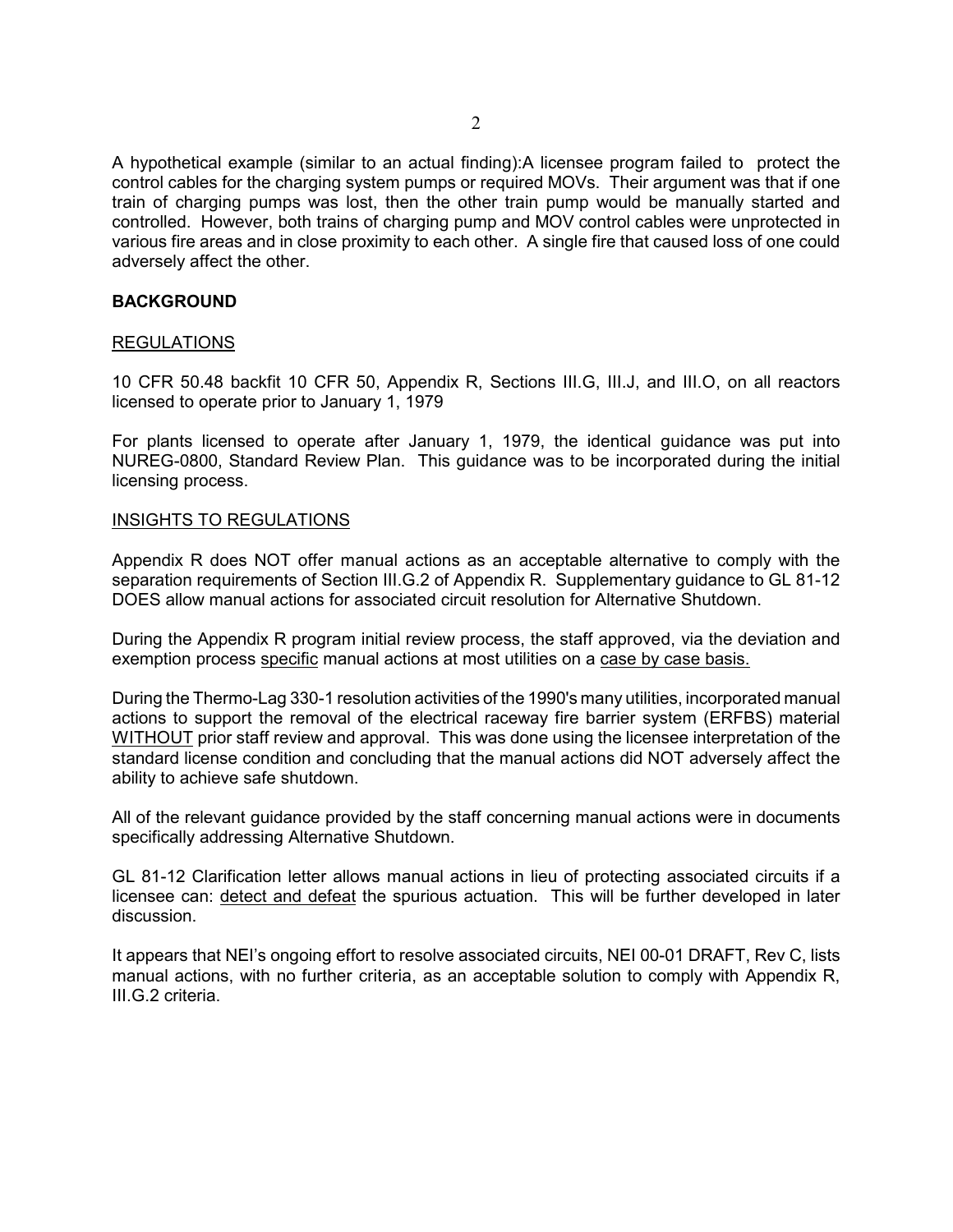## LICENSING BASIS - INSPECTOR GUIDANCE

At the beginning of a triennial fire protection inspection, a mutual understanding should be reached with a licensee concerning the licensing basis for their facility. One potential approach is to bring the topic up early (like at an entrance meeting) and say "I consider your licensing basis to be the documents described in 10 CFR 54. If you have basis for a different definition, we need to know this at the beginning of the inspection effort."

10 CFR 54.3 gives the agencies definition of "Current Licensing Basis" (CLB) as used in license renewal. It would make no sense to use a different definition during an inspection.

"Current licensing basis (CLB) is the set of NRC requirements applicable to a specific plant and a licensee's written commitments for ensuring compliance with and operation within applicable NRC requirements and the plant-specific design basis (including all modifications and additions to such commitments over the life of the license) that are docketed and in effect. The CLB includes the NRC regulations contained in 10 CFR Parts 2, 19, 20, 21, 26, 30, 40, 50, 51, 54, 55, 70, 72, 73, 100 and appendices thereto; orders; license conditions; exemptions; and technical specifications. It also includes the plant-specific design-basis information defined in 10 CFR 50.2 as documented in the most recent final safety analysis report (FSAR) as required by 10 CFR 50.71 and the licensee's commitments remaining in effect that were made in docketed licensing correspondence such as licensee responses to NRC bulletins, generic letters, and enforcement actions, as well as licensee commitments documented in NRC safety evaluations or licensee event reports."

Appendix R Section III.G states:

### "**G. Fire protection of safe shutdown capability**.

1. Fire protection features shall be provided for structures, systems, and components important to safe shutdown. These features shall be capable of limiting fire damage so that:

a. One train of systems necessary to achieve and maintain hot shutdown conditions from either the control room or emergency control station(s) is free of fire damage; and

b. Systems necessary to achieve and maintain cold shutdown from either the control room or emergency control station(s) can be repaired within 72 hours.

2. Except as provided for in paragraph G.3 of this section, where cables or equipment, including associated non-safety circuits that could prevent operation or cause maloperation due to hot shorts, open circuits, or shorts to ground, of redundant trains of systems necessary to achieve and maintain hot shutdown conditions are located within the same fire area outside of primary containment, one of the following means of ensuring that one of the redundant trains is free of fire damage shall be provided:"

a. Separation of cables and equipment and associated non-safety circuits of redundant trains by a fire barrier having a 3-hour rating. Structural steel forming a part of or supporting such fire barriers shall be protected to provide fire resistance equivalent to that required of the barrier;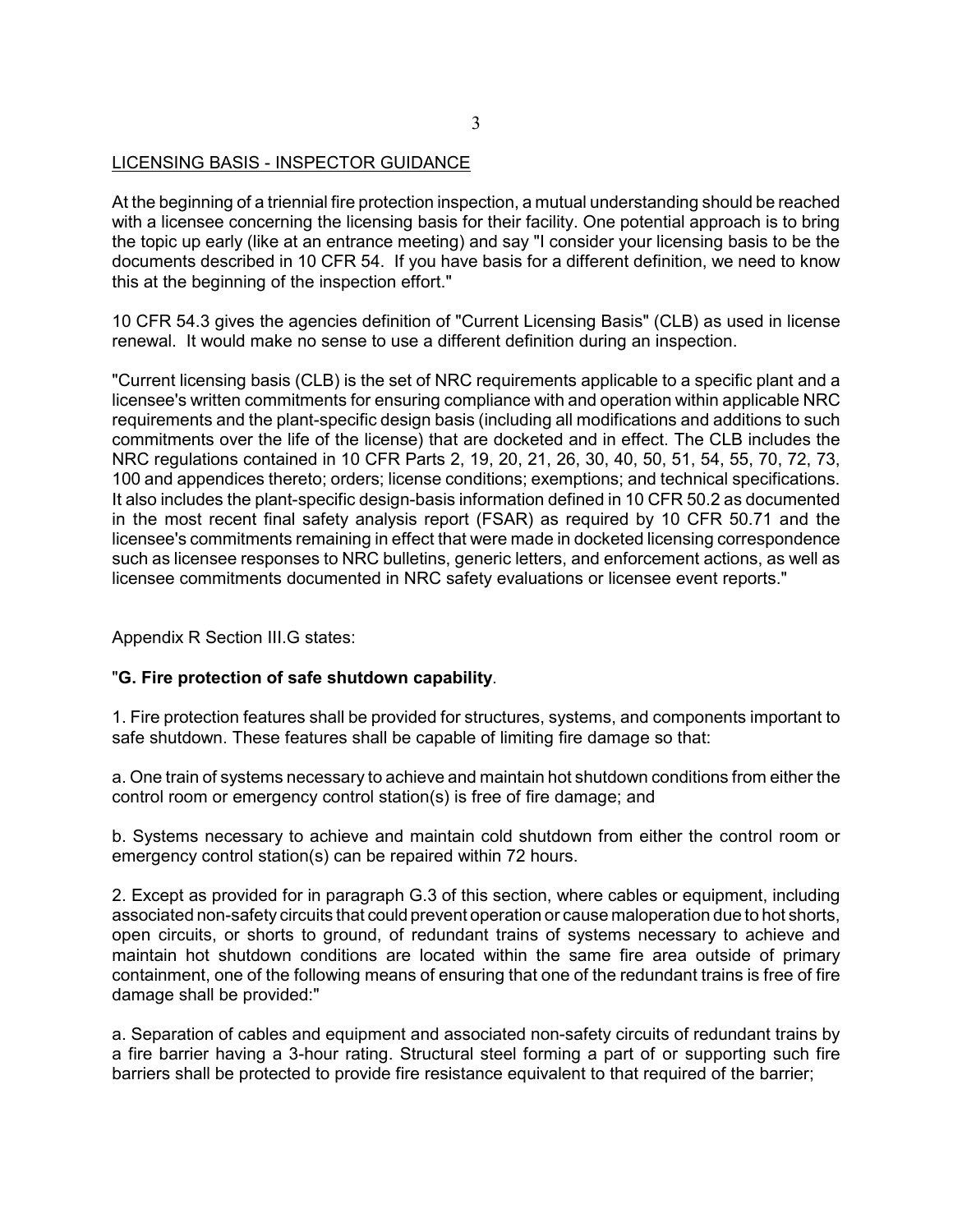b. Separation of cables and equipment and associated non-safety circuits of redundant trains by a horizontal distance of more than 20 feet with no intervening combustible or fire hazards. In addition, fire detectors and an automatic fire suppression system shall be installed in the fire area; or

c. Enclosure of cable and equipment and associated non-safety circuits of one redundant train in a fire barrier having a 1- hour rating, In addition, fire detectors and an automatic fire suppression system shall be installed in the fire area;

3. Alternative or dedicated shutdown capability and its associated circuits, {2} independent of cables, systems or components in the area, room or zone under consideration, shall be provided:

- |{2} Alternative shutdown capability is provided by rerouting,
- | relocating or modificating of existing systems; dedicated
- shutdown capability is provided by installing new structures
- and systems for the function of post-fire shutdown.

a. Where the protection of systems whose function is required for hot shutdown does not satisfy the requirement of paragraph G.2 of this section; or

b. Where redundant trains of systems required for hot shutdown located in the same fire area may be subject to damage from fire suppression activities or from the rupture or inadvertent operation of fire suppression systems.

It is important for the inspector to understand the origins of this requirement. In the Statements of Consideration for Appendix R, the basis for III.G.2 was provided.

STATEMENT OF CONSIDERATIONS FOR 10CFR50.48 AND 10CFR PART 50, APPENDIX R

### FR 76606, Vol. 45 No. 225, November 19, 1980:

"*G. Protection of Safe Shutdown Capability Technical Basis.* The objective for the protection of safe shutdown capability is to ensure that at least one means of achieving and maintaining safe shutdown conditions will remain available during and after any postulated fire in the plant. Because it is not possible to predict the specific conditions under which fires may occur and propagate, the design basis protective features are specified rather than the design basis fire. Three different means for protecting the safe shutdown capability outside of containment are acceptable. The first means is separation of redundant safe shutdown trains and associated circuits by means of 3-hour fire rated barriers. The second means is a combination of separation of redundant safe shutdown trains and associated circuits by a 1-hour fire rated barrier and automatic fire suppression and detection capability for both redundant trains. The third means, which may be used only when redundant trains and associated circuits are separated by 20 feet or more of clear space, requires automatic fire suppression and detection systems in the area. An alternative or dedicated safe shutdown capability independent of the fire area is required if fire protection for safe shutdown capability cannot be provided as outlined above. ... "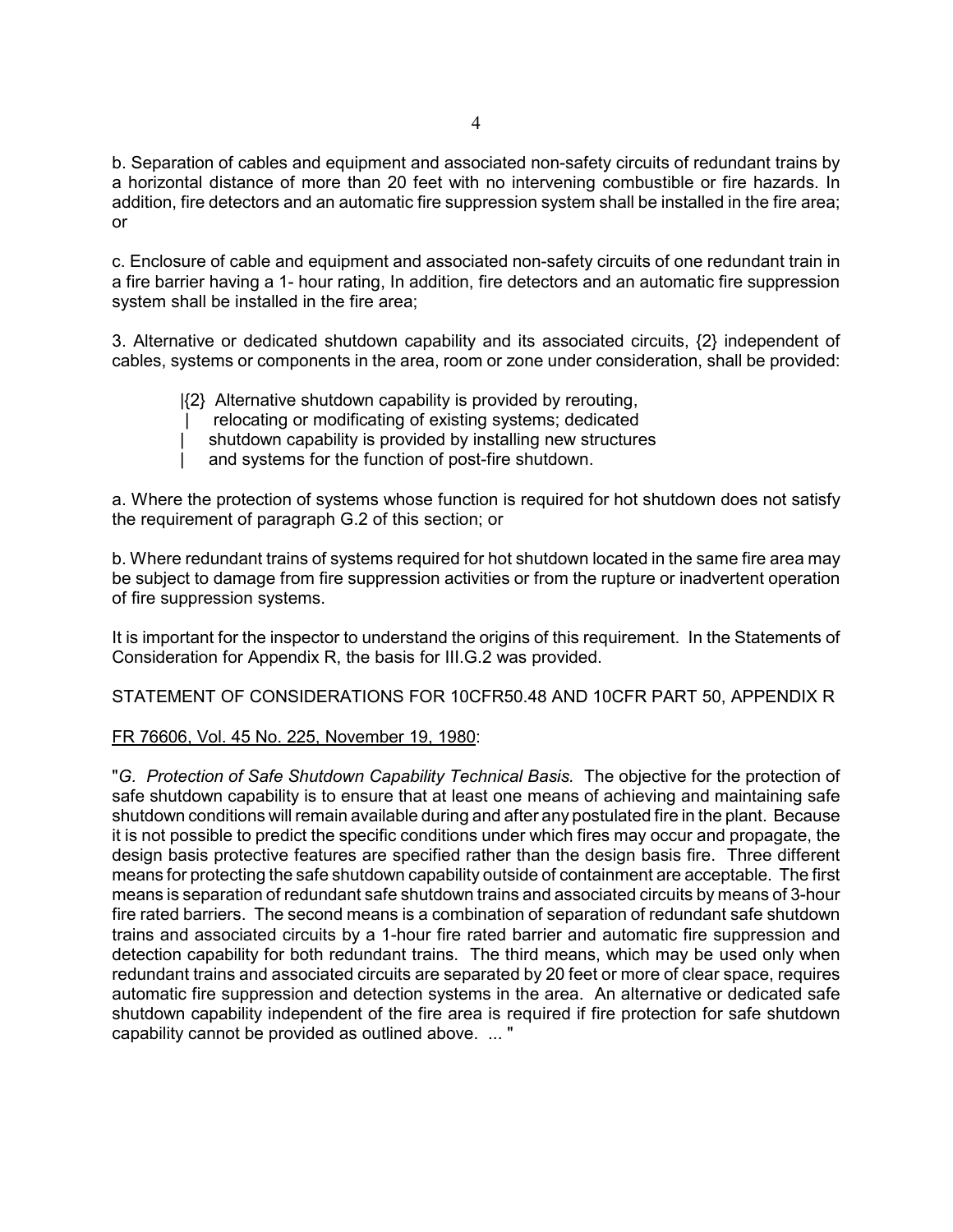Understand also that a "statement of consideration" provides insights into the regulation but is NOT legally enforceable on it's own.

Recently a licensee stated that the NRC had provided old guidance, concerning Appendix R, that manual actions were adequate and that by meeting III.G.1 (one train free of fire damage) they were not required to meet the requirements of III.G.2. No specific reference was cited.

Our review of early NRC quidance given in GL 81-12 would tend to contradict the licensee's view.

### "SUBJECT: FIRE PROTECTION RULE (45 FR 76602, NOVEMBER 19, 1980) - Generic Letter 81-12

Paragraph 50.48(b) of 10 CFR Part 50, which became effective on February 17, 1981, requires all nuclear plants licensed to operate prior to January 1, 1979 to meet the requirements of Section III.G, III.J and III.O of Appendix R to 10 CFR Part 50 regardless of any previous approvals by the Nuclear Regulatory Commission (NRC) for alternative design features for those items. This would require each licensee to reassess all those areas of the plant "... where cables or equipment, including associated non-safety circuits, that could prevent operation or cause maloperation due to hot shorts, open circuits or shorts to ground or (sic) redundant trains of systems necessary to achieve and maintain hot shutdown conditions are located within the same fire area outside of primary containment ..."\* to determine whether the requirements of Section III.G.2 of Appendix R are satisfied. If not, the licensee must provide alternative shutdown capability in conformance with Section III.G.3 or request an exemption if there is some justifiable basis. "

The complexity of associated circuits was also addressed by additional guidance in the supplement to Generic Letter 81-12. Please note that this section does not apply to circuits of systems REQUIRED for SSD, This guidance is specifically in the section concerning Associated Circuits for Alternative Shutdown (III.G.3). This generic letter guidance would also conflict with the requirement, as stated in the regulation, if the licensee applied it to redundant train safe shutdown circuits.

In paragraph B., Associated Circuits, the Supplemental Guidance states:

 "The shutdown capability may be protected from the adverse affect of damage to associated circuits of concern by the following methods....

2.b.3 provide a means to detect spurious operations and then procedures to defeat the maloperation of equipment (e. g.. , closure of the block valve if PORV spuriously operates, opening of the breakers to remove spurious operation of safety injection)."

Please also note that the paragraph above involves either a control room manipulation or an operator performing a breaker manipulation, using installed plant equipment. Also, implicit in this allowance is that the reactor not exceed the bounds of compliance (e.g. the III.L performance criteria) in the time needed to recognize the maloperation and take corrective actions. The performance goal for this would be Hot Shutdown conditions (as defined by that plant's technical specifications) for a III.G.2 area or the performance criteria listed in Section III.L of Appendix R for Alternative Shutdown areas. Also, if multiple circuit failures may occur, the licensee should be able to justify why they do not occur simultaneously.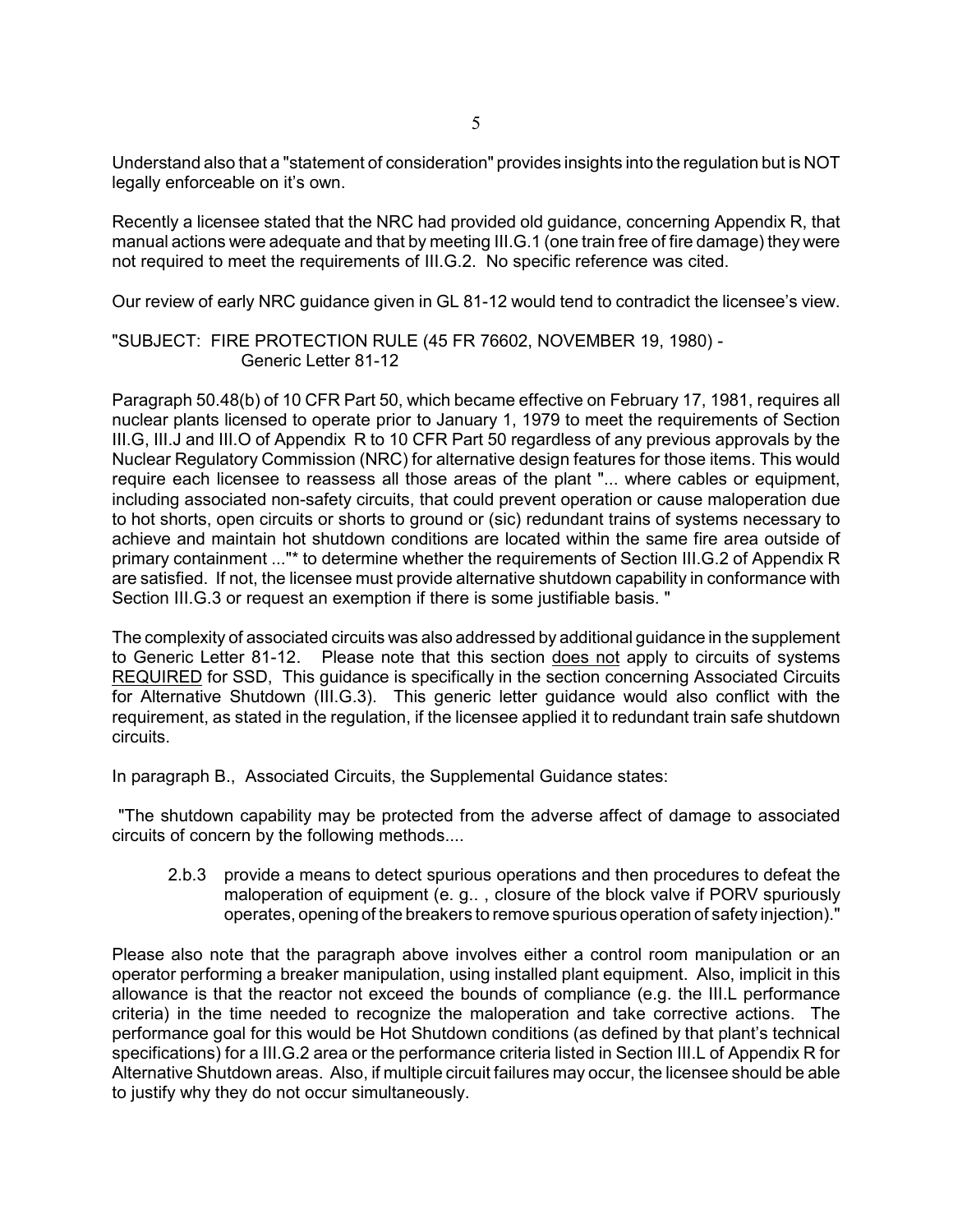Another common presumption used by licensees in an attempt to justify manual actions is the guidance provided in GL 80-10 concerning "Free of Fire Damage". Some licensees will put forth the argument that this was intended to approve use of manual actions

Generic Letter 86-10 defines "Free of Fire Damage" in interpretation 3.

## "3. Fire Damage

Appendix R to 10 CFR Part 50 utilizes the term "free of fire damage." In promulgating Appendix R, the Commission has provided methods acceptable for assuring that necessary structures, systems and components are free of fire damage (see Section III.G.2a, b and c), that is, the structure, system or component under consideration is capable of performing its intended function during and after the postulated fire, as needed. Licensees seeking exemptions from Section III.G.2 must show that the alternative proposed provides reasonable assurance that this criterion is met. (Note also that Section III.G.2 applies only to equipment needed for hot shutdown. Therefore, an exemption from III.G.2 for cold shutdown equipment is not needed. The term "damage by fire" also includes damage to equipment from the normal or inadvertent operation of fire suppression systems."

The basis for the fire damage definition is discussed in SECY - 85 - 306/306B dated March 7, 1986. The clarification was provided in Generic Letter 86-10 because licensees were not including fire suppression damage as fire damage. This clarification was needed to ensure that licensees were considering fire suppression damage as fire damage. There is NO mention of manual actions as an acceptable alternative in either the generic letter or in the SECY letter which provided background for the generic letter.

### WHAT SHOULD AN INSPECTOR LOOK FOR WHEN REVIEWING MANUAL ACTIONS (MAs)

Listed below is a list of suggested questions the inspector may wish to ask the licensee. Please note that this is NOT and all inclusive list. Also note that not all may be licensing basis requirements but may be needed for risk determination if a finding exists.

Was the MA previously approved by the staff? Refer to specific approval in the licensing basis.

Is the MA a manual valve operation or switch manipulation to prevent maloperation, or to achieve SSD, or is the MA done in response to a maloperation (spurious actuation)? Is it a REQUIRED circuit or an ASSOCIATED circuit?

RG 1.189 notes that manual operation of valves, switches, and circuit breakers is allowed to operate equipment and isolate systems that are normally manually operated. In order, to perform some system lineups, not all control was provided in the control room. The guidance allows manual operation for SSD where the normal operation of the components was achieved normally by manual operation.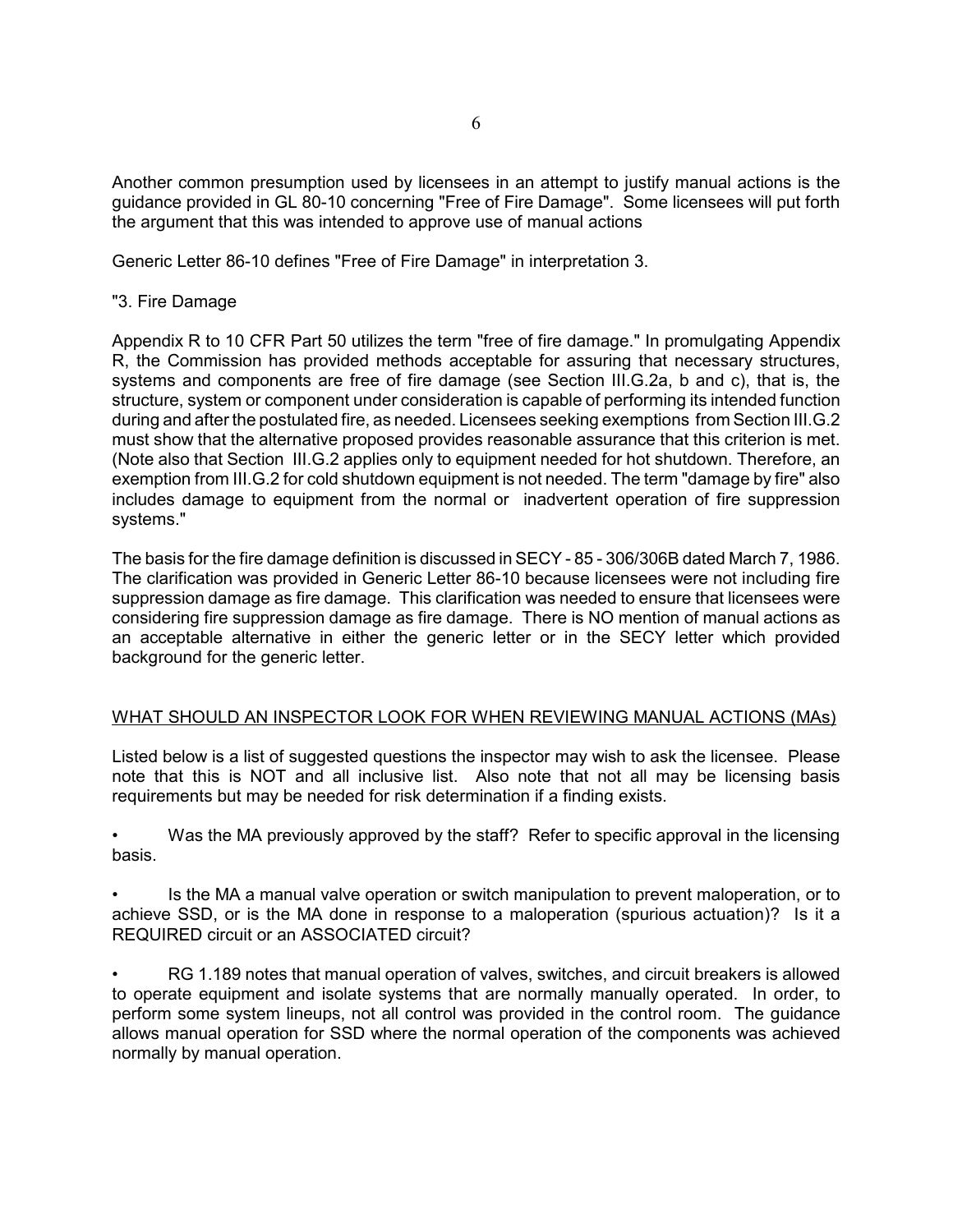Several issues should be reviewed by the inspector for all MAs questioned. Some of these are deterministic performance criteria and will need to be evaluated by the inspector, while others are information that may be required by a risk analyst to perform a risk evaluation. These include:

How can the licensee DETECT that a mal-operation occurred? (NOTE: Most licensees read the guidance in IN 84-09 and protected ONLY those circuits specified in 84-09.). Annunciators, indicating lights, pressure gages, and flow indicators are among those instruments typically not protected and thus should not be credited.

How can the licensee DEFEAT the mal-operation prior to unrecoverable conditions occurring?

• How many MAs are required to accomplish SSD?

How many locations have MAs required? If coordination is required then communications capability must be considered.

How complex are the MAs? Are special tools and training required? Are the tools dedicated and placed in a nearby location? Is the training adequate and current?

Are the MAs in the fire affected area or in an area that may be affected by smoke, toxic combustion products, or hot gas?

• If normal lighting can be lost due to the fire, is emergency lighting provided?

Accessability should be reviewed. Is a ladder need? Is a containment entry needed? Can an operator even reach the required location?

Can the MA be accomplished before unrecoverable conditions occur based on the licensee's thermo-hydraulic timeline?

- **i** Is staffing adequate? Have operators been trained on special manual actions?
- **is procedural guidance adequate? Have operators been trained on the procedure?**

Have the MAs been verified and validated by plant walkdowns using the current procedure? Who performed the walkdowns? Were the walkdowns timed to assure accomplishment within required timeframes specified in the plant's safe shutdown analysis?

### DIAGNOSTIC INSTRUMENTATION

Section IX of attachment I to IN 84-09 lists instrumentation thought to be needed for ALTERNATIVE shutdown. It states:

"The following lists provide the minimum monitoring capability the NRC staff considers necessary to achieve safe shutdown: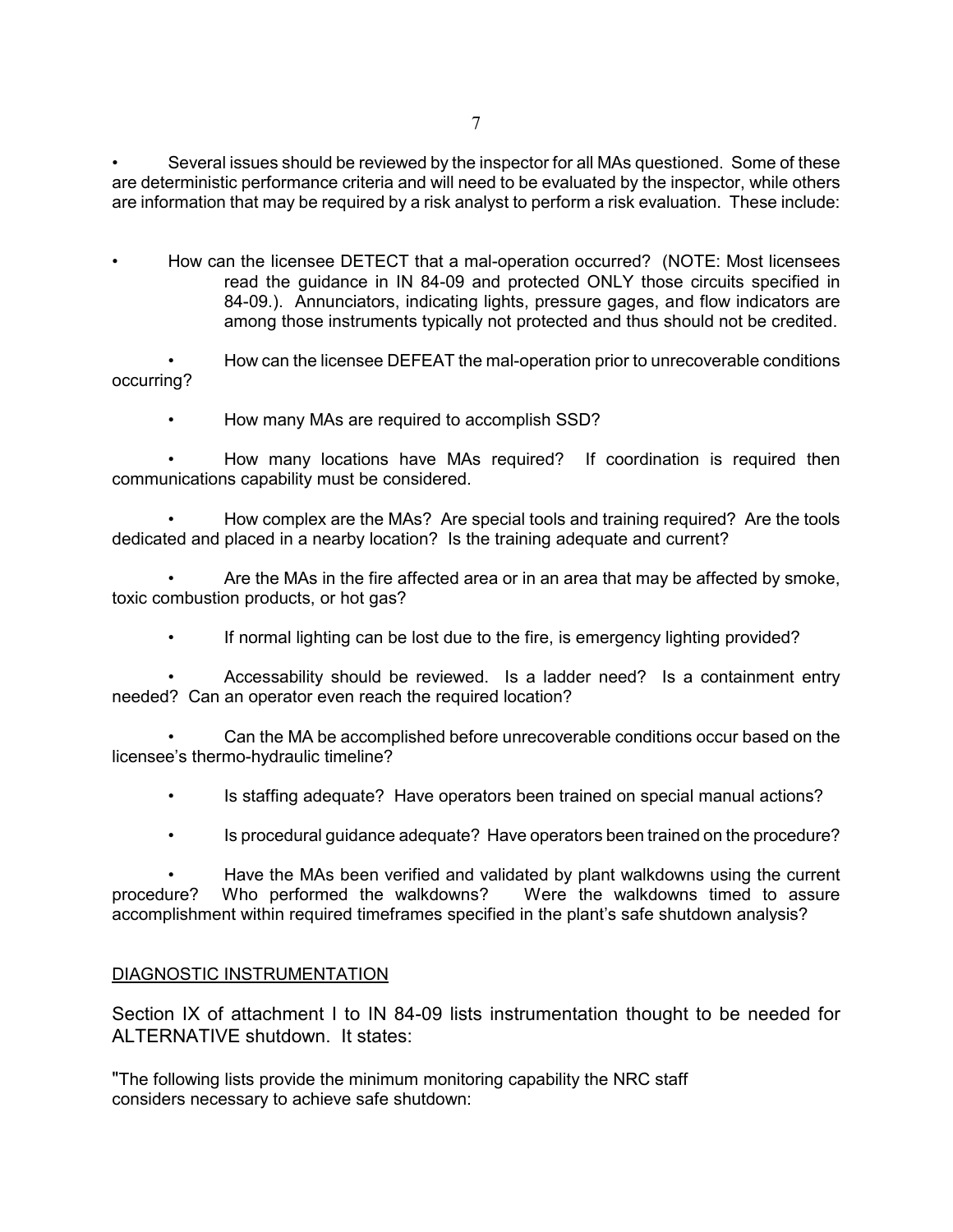#### Instrumentation Needed for PWRs

- a. Pressurizer pressure and level.
- b. Reactor coolant hot leg temperature or exit core thermocouples, and cold leg temperature.
- c. Steam generator pressure and level (wide range).
- d. Source range flux monitor.
- **e. Diagnostic instrumentation for shutdown systems.**
- f. Level indication for all tanks used (e.g., CST).

#### Instrumentation Needed for BWRs

- a. Reactor water level and pressure.
- b. Suppression pool level and temperature.
- c. Emergency or isolation condenser level.
- **d. Diagnostic instrumentation for shutdown systems**.
- e. Level indication for all tanks used."

(bold added to highlight for training purposes)

Generic Letter 86-10, interpretation 1 provides the following guidance for instrumentation for Alternative Shutdown.:

"1. Process Monitoring Instrumentation

Section III.L.2.d of Appendix R to 10 CFR Part 50 states that "the process monitoring function shall be capable of providing direct readings of the process variables necessary to perform and control" the reactivity control function. In I&E Information Notice 84-09, the staff provides a listing of instrumentation acceptable to and preferred by the staff to demonstrate compliance with this provision. While this guidance provides an acceptable method for compliance with the regulation, it does not exclude other alternative methods of compliance. Accordingly, a licensee may propose to the staff alternative instrumentation to comply with the regulation (e.g., boron concentration indication). While such a submittal is not an exemption request, it must be justified based on a technical evaluation".

Generic Letter 86-10 also address diagnostic instrumentation:

"5.3.9 Diagnostic Instrumentation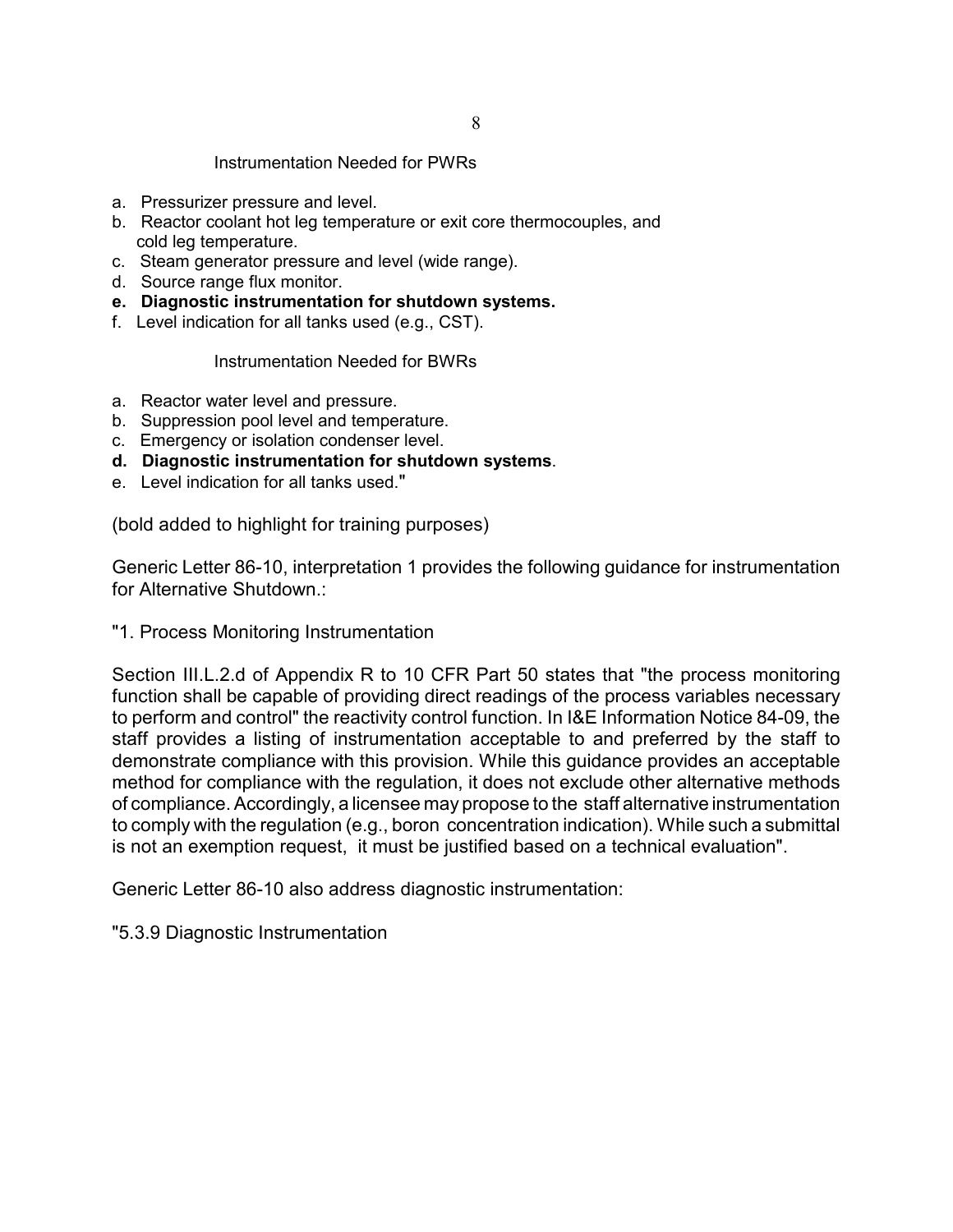## **QUESTION**

What is diagnostic instrumentation?

## RESPONSE

Diagnostic instrumentation is instrumentation, beyond that previously identified in Attachment 1 to I&E Information Notice 84-09, needed to assure proper actuation and functioning of safe shutdown equipment and support equipment (e.g., flow rate, pump discharge pressure). The diagnostic instrumentation needed depends on the design of the alternative shutdown capability. Diagnostic instrumentation, if needed, will be evaluated during the staff's review of the licensee's proposal for the alternative shutdown capability."

## BRIEF EXAMPLE

The following example will serve to illustrate the importance of diagnostic instrumentation. Suppose the licensee may have protected only the instrumentation needed to show conformance to IN 84-09. If, due to lack of circuit protection, the licensee has to respond to a mal-operation, additional diagnostic indication must be sufficient for the operator to direct the correct response.

## For example;

With the minimum indications, the operator observes the Pressurizer level decreasing. What caused it? Potential causes could include spurious closure of a in-line motor operated valve, and if so, which MOV? Is a pump lost? Has a bypass valve opened? Has a PORV or head vent opened? Is a plant cooldown occurring due to steam loss? Has something else happened? It should be clear that additional diagnostic instrument would be needed to answer these questions. This information should be a part of the licensee's fire protection safe shutdown analysis.

## SUMMARY

In summary, the Regional Inspectors should understand the following:

- Most nuclear power plants have manual actions that have been reviewed and approved by the staff. However, manual actions in excess of what has been previously approved by the staff, or that have never been approved have been found in recent inspections.
- Some system operations and some normal system alignments may require manual actions. These activities differ from responding to a mal-operation due to not complying with the regulatory fire protection separation requirements.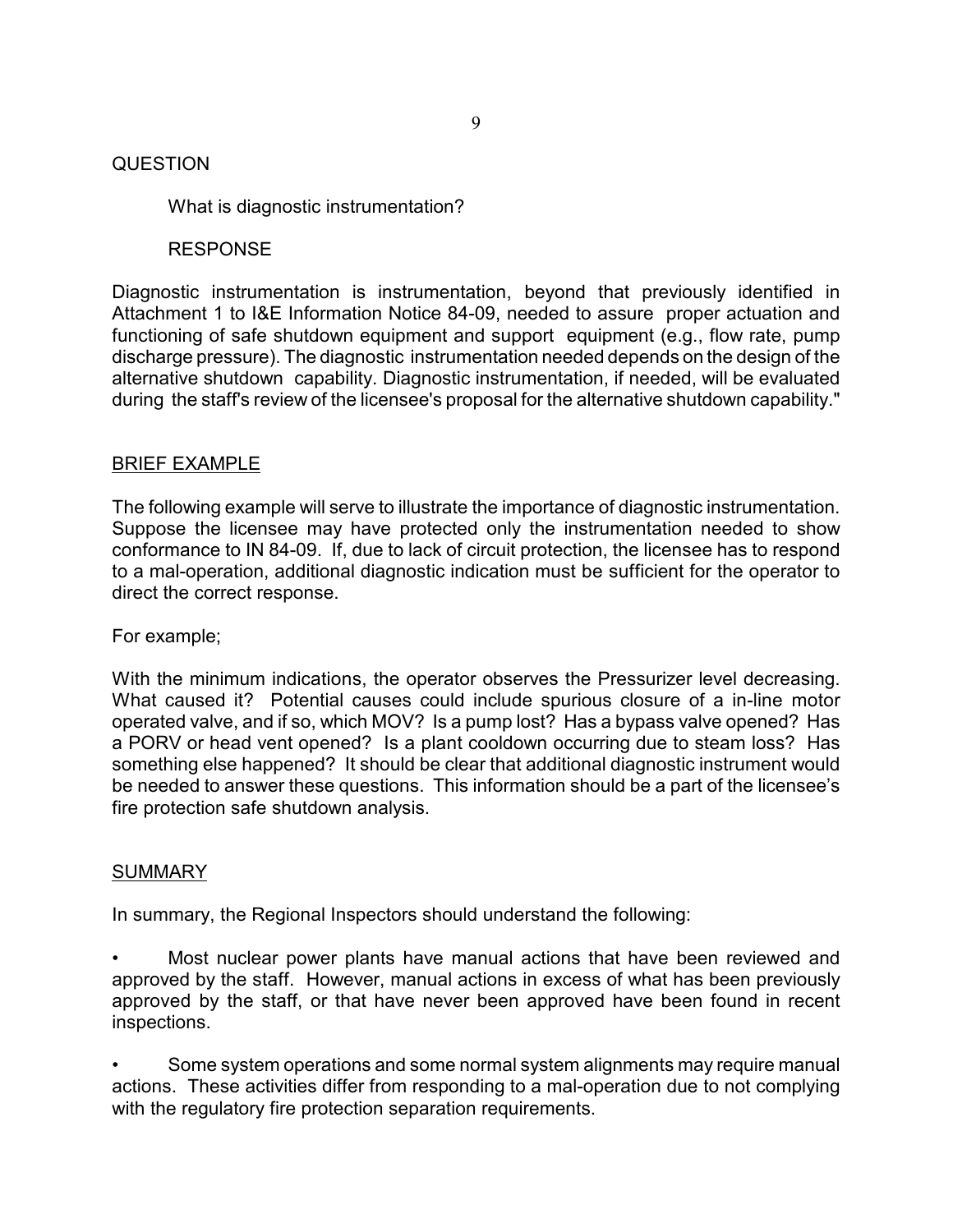The use of manual actions to satisfy the requirements of Appendix R, Section III.G.2 has not been accepted by the staff in prior generic guidance for REQUIRED components and cables..

For redundant (III.G.2 fire areas) safe shutdown, the regulations require that manual actions, necessary to respond to a mal-operation (spurious actuation), receive prior review and approval by the staff in the exemption/deviation process.

Manual actions may result in higher or unacceptable risk to the plant.

Inspectors need to review all manual actions to ensure that a licensee is capable of performing the action within the time needed by the plant response.

## **CONCLUSION**

Manual actions have not been accepted, without prior approval, in lieu of complying with the separation requirements of Appendix R, Section III.G.2, for required equipment. When manual actions are identified during an inspection, the inspectors should review the manual actions to determine if they can be performed and if they have had prior staff review and approval. The use of manual actions, in lieu of protecting circuits appears to increase the risk associated with a fire in a fire area.

# MANUAL ACTION EVALUATION EXAMPLE FOR CLASS DISCUSSION

# PROBLEM STATEMENT

During an inspection at a nuclear power station, the inspection team noted while performing a review of the fire procedure for fire area A-4, that the procedure directs operator to manually start an Auxiliary Feedwater Pump. Licensee management states that they believe that this is OK. A review of the approved fire protection program determines that the fire area is NOT an Alternative Shutdown area. According to the licensee's Safe Shutdown Analysis (SSA) control cables for both AFW pumps and suction valves are in the FA and could potentially be affected by the same fire.

# QUESTION

What actions would I as an inspector take?

# **SOLUTION**

1. Determine why the manual action (MA) is required.